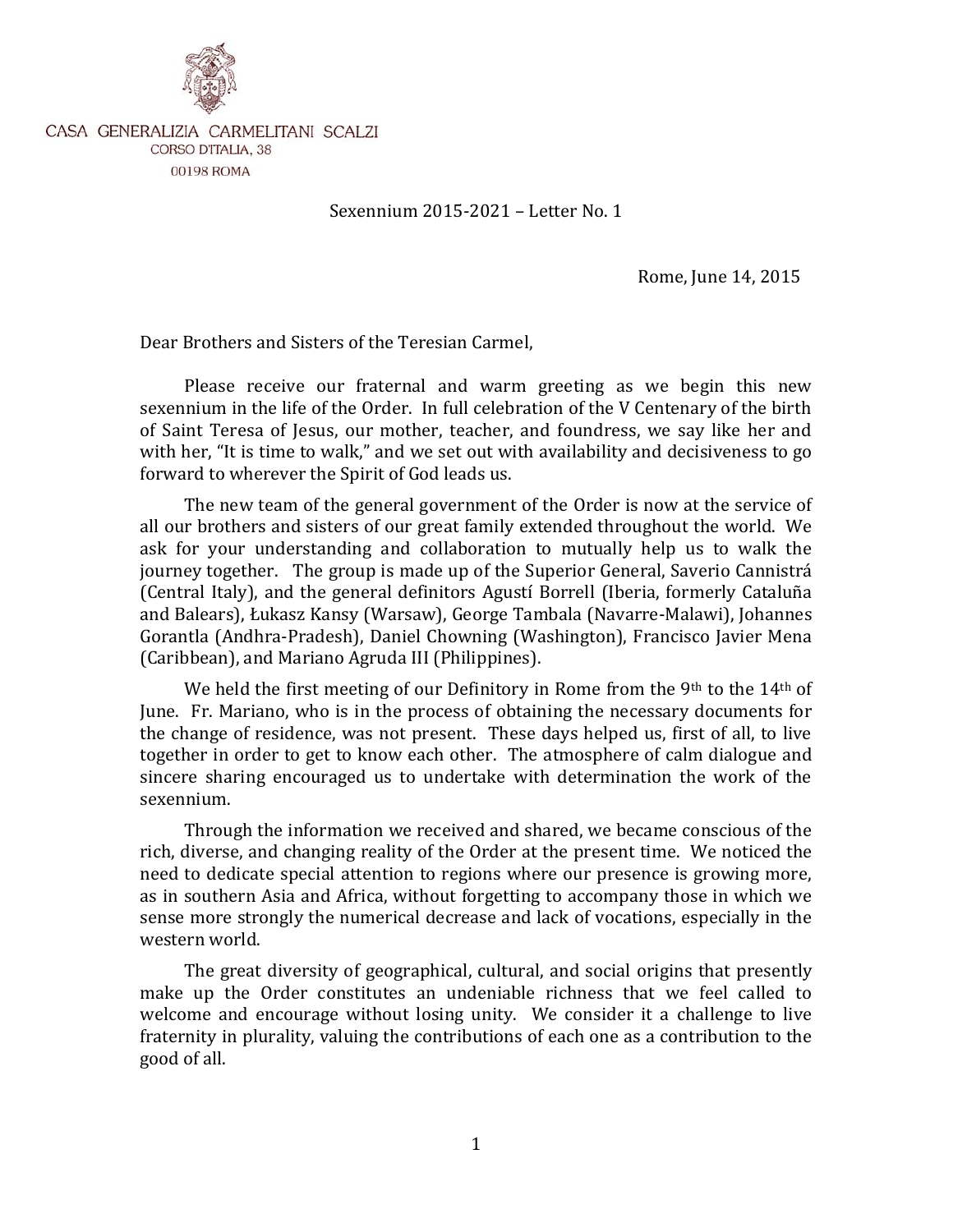In order to organize our service, we have dialogued over the responsibilities of the Definitory, the collective as well as the individual ones. Each one of the definitors will look after a particular geographical area according to the following distribution:

- Saverio Cannistrá: the provinces of the definitors, and the Middle East.
- Augustí Borrell: Italy, Spain, and Portugal.
- Łukasz Kansy: Central Europe, Eastern Europe.
- George Tambala: Africa, Madagascar, Indian Ocean
- Johannes Gorantla: India, Sri Lanka, Bangladesh.
- Daniel Chowning: England, Ireland, Holland, Malta, United States, France, Belgium, Switzerland, Sweden, Demark, and Quebec.
- Francisco Javier Mena: Latin America and Caribbean.
- Mariano Agruda III: East Asia, Indonesia, Vietnam, China, and Australia.

On the other hand, each one will be entrusted with a concrete area of work: Agustí (Vicar General, centers of culture and communication), Łukasz (coordination of the curia and of the community), George (missions), Johannes (formation), Daniel (the Discalced Carmelite nuns), Javier (Finances), and Mariano (Secular Carmelites). At the same time we initiated a dialogue concerning the distribution of duties of the General House: secretaries, delegates etc. One of the objectives that we proposed is to follow a good level of efficiency, coordination, and fraternity among all those who form the extended community of the General House.

Of course, one of the main themes of our meeting those days was the recently celebrated General Chapter in Avila that indicated the priorities for the new sexennium. The joy of having experienced not only the Chapter, but a true pilgrimage to the Teresian places (in the words of Fr. General), we see reinforced by the positive assessment that we made of the Chapter gathering that was a genuine experience of fraternal sharing, open dialogue, and seeking the common good.

The General Chapter invited us "to continue our path of renewal" (*It Is Time To Walk*) (=TC) 14), and to "ask ourselves about the quality of our service to God and to others in fidelity to the Teresian charism." (TC 17) As a concrete instrument to achieve this, the Chapter approved "that the Order undertake a rereading of the Constitutions in view of a possible modification of them, and as a renewal of our life." (TC 28) Therefore, and in accordance with the received request of the Chapter itself, the Definitory has named an international commission "asked to accompany the reading and to prepare a synthesis and necessary documents" (TC 33) for the rereading-revision of our Constitutions. It will be made up by the following friars: Agustí Borrell (Vicar General, president of the commission), Aloysius Deeney (Oklahoma), Alzinir Debastiani (Brasil Southeast), Daniel Chowning (General Definitor), Emilio Martínez (Iberia), Gabriel Castro (Iberia), Giuseppe Pozzobon (Venice), Gregorio Firszt (Cracow), Joe Tauro (Karnataka Goa), and Wiesław Kiwior (Cracow). The commission will meet in Rome this coming September 13 to the  $20<sup>th</sup>$ . The Chapter petition to reread the Constitutions is directed to the friars; however, we hope and welcome with pleasure the accompaniment and prayer of the religious